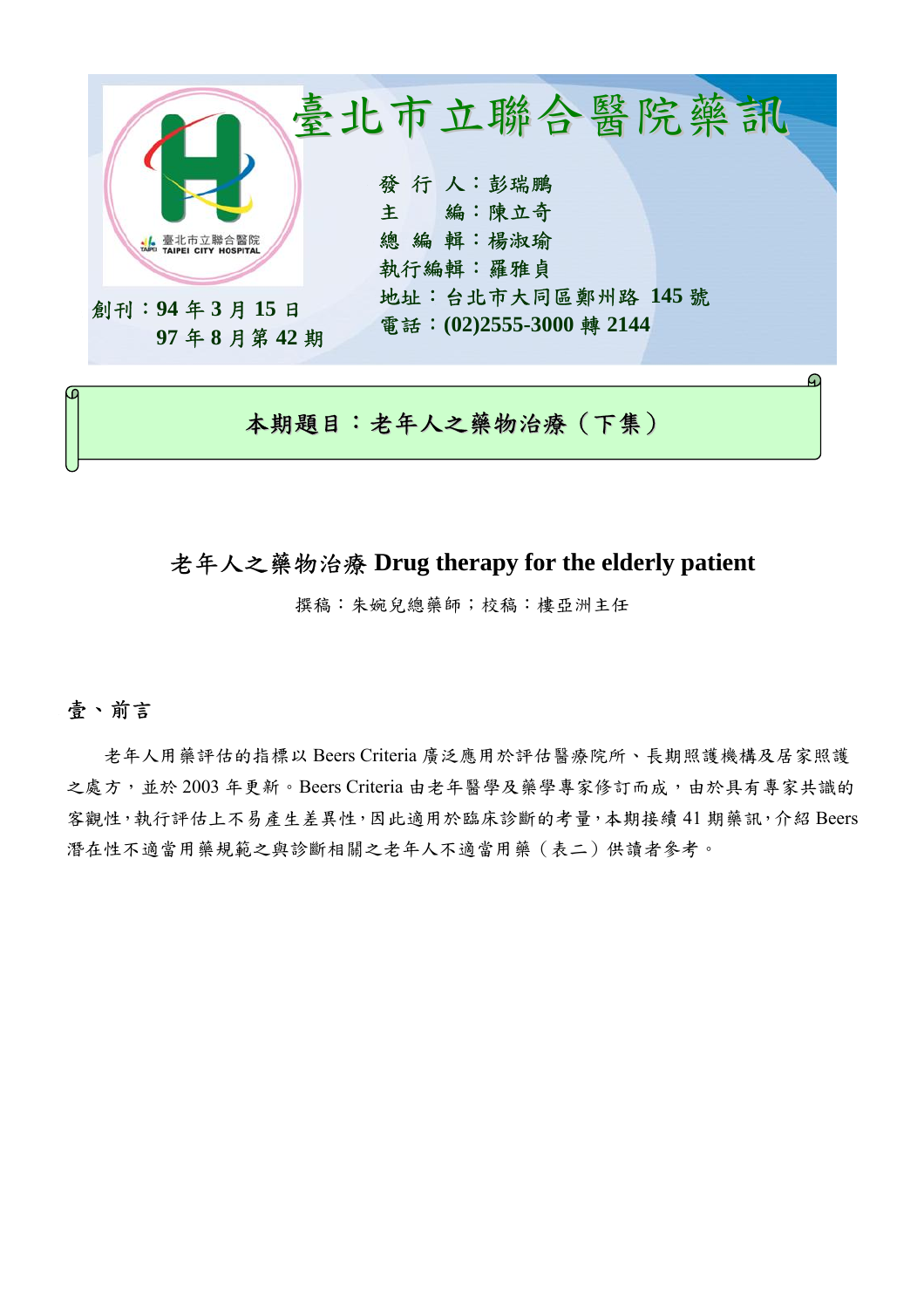# 貳、**Beers**潛在不適當用藥準則

更新後的 Beers 潛在性不適當用藥規範及多位專家學者用藥建議,主要包括:(1)老年人潛在性不適當用藥(於41期藥訊刊出);及(2) 與診斷相關之老年人不適當用藥(表二),其藥物、考量之原因與嚴重度分述如下:

| 疾病或診斷                                                                | 不適當藥物                                                                                                                                                                                                               | 考量                                        | 嚴重度 |
|----------------------------------------------------------------------|---------------------------------------------------------------------------------------------------------------------------------------------------------------------------------------------------------------------|-------------------------------------------|-----|
| 1.心臟衰竭<br>(Heart failure)                                            | a. Disopyramide<br>b. 和其他含有高鈉成分之藥品(鈉或鈉鹽, 如 alginate bicarbonate,  inotropic effect)。含鈉鹽成分高的藥物,<br>biphosphate, citrate, phosphate, salicylate, $\bar{\pi}$ sulfate)                                                 | 可能造成負向的心收縮力效應(negative<br>會造成體液滯留而惡化心臟衰竭。 | 高   |
| $2.\overline{$ 高血壓<br>(Hypertension)                                 | a. Pseudoephedrine<br>$\tilde{F}$ inska-LP (loratadine 5mg, pseudoephedrine 120mg)/tab<br>$\int$ Fedcen SR (pseudoephdrine 120mg)/tab<br>b. Diet pills<br>$\int$ Reductil (sibutramine 15mg)/cap<br>c. Amphetamines | 次發性活化交感神經可能使血壓升高。                         | 高   |
| 3. 消化性潰瘍(Gastric<br>or duodenal ulcers)                              | NSAIDs (COX-2 inhibitors excluded)<br>Aspirin $>325$ mg/d<br>*Aspirin Protect 100mg/tab, *Bokey 100mg/cap                                                                                                           | 加重消化性潰瘍或造成新的潰瘍產生。                         | 高   |
| 4. 抽搐或癲癇(Seizures<br>or epilepsy)                                    | a. Clozapine<br>*Clopine 25mg/tab, *Zapine 100mg/tab<br>b. Chlorpromazine<br>Winsumin 50mg/tab<br>c. Bupropion<br><sup>k</sup> Wellbutrin 150mg/tab<br>d. Thiothixene                                               | 可能降低癲癇的閥值。                                | 高   |
| 5. 血液凝集疾病或正<br>服用抗凝血劑<br>(Disorders of blood)<br>clotting, including | a. Aspirin<br>b. NSAID <sub>s</sub><br>c. Dipyridamole<br>*Dipyridamole 25mg/tab, *Sancin F.C. 50mg/tab,                                                                                                            | 可能增加凝血時間和提高 INR 值,或抑<br>制血小板凝集而增加出血的可能。   | 高   |

表二 與診斷相關之老年人不適當用藥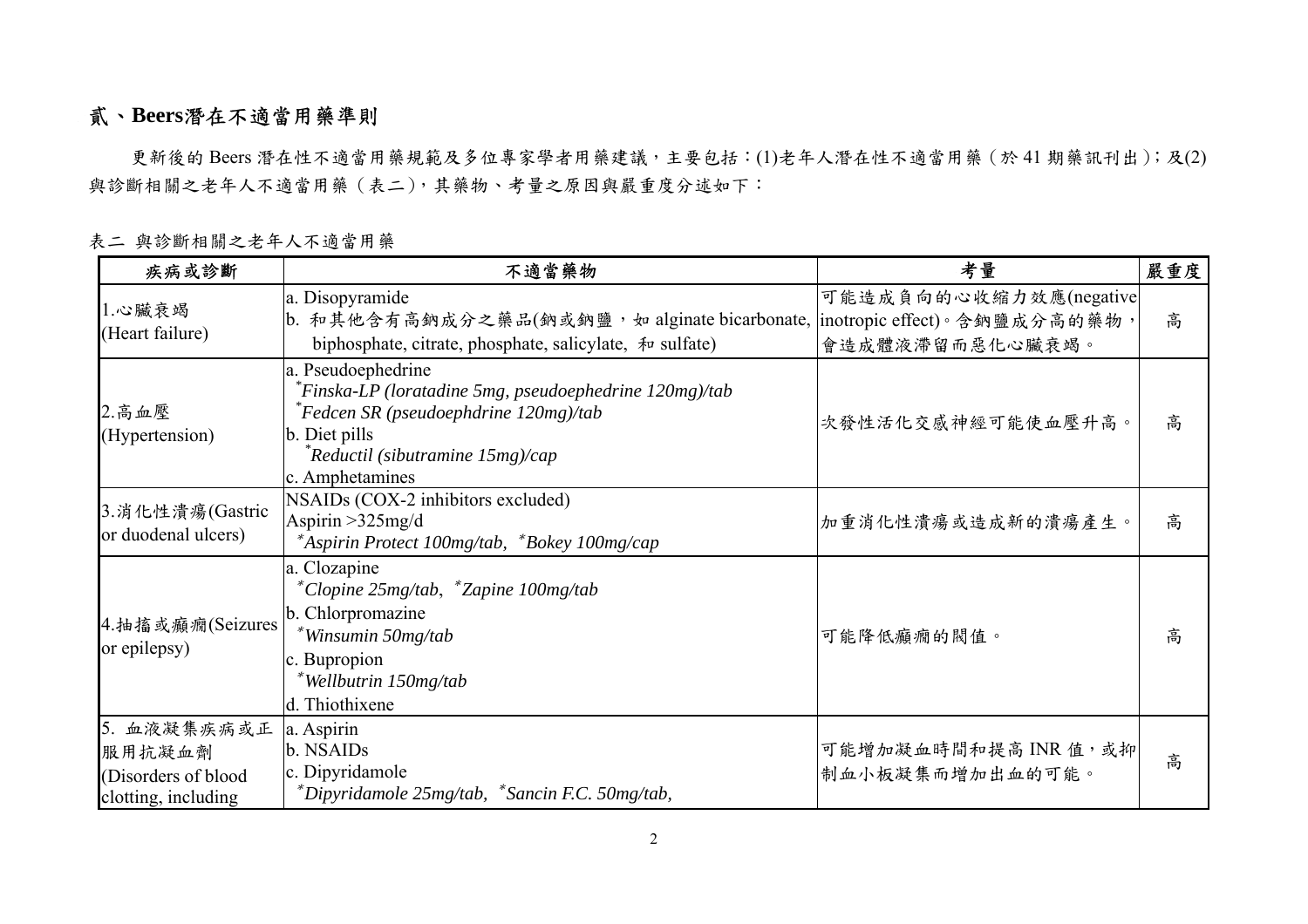| 疾病或診斷                  | 不適當藥物                                                               | 考量      | 嚴重度 |
|------------------------|---------------------------------------------------------------------|---------|-----|
| anticoagulant therapy) | $e^*Peysan$ F.C. 75mg/tab                                           |         |     |
|                        | d. Ticlopidine                                                      |         |     |
|                        | *Licodin 100mg/tab                                                  |         |     |
|                        | e. Clopidogrel                                                      |         |     |
|                        | *Plavix 75mg/tab                                                    |         |     |
|                        | a. Anticholinergics                                                 |         |     |
|                        | b. Antihistamines                                                   |         |     |
|                        | *Chlorpheniramine 4mg/tab,                                          |         |     |
|                        | *Cypromin solution (cyproheptadine $0.4$ mg/ml),                    |         |     |
|                        | *Histapp granules (brompheniramine 4mg, phenylephrine 5mg,          |         |     |
|                        | $DL$ -norephedrine $5mg$ )/pk                                       |         |     |
|                        | *Mequitazine (mequitazine 5mg/tab),                                 |         |     |
|                        | *Mizollen (mizolastine 10mg/tab)                                    |         |     |
|                        | c. Gastrointestinal antispasmodics                                  |         |     |
|                        | *Atropine inj 1mg/ml,                                               |         |     |
| 6.膀胱尿流阻塞               | *Buscopan (hyoscine 10mg/tab),                                      |         |     |
| (Bladder outflow       | *Buscopan inj (hyoscine 20mg/1ml/amp),                              |         |     |
| bostruction)           | *Buwecon (hyoscyamine 0.125mg/tab),                                 | 可能導致尿滯留 | 高   |
|                        | $k$ Daipin (N-methylscopolamine 1 mg/tab),                          |         |     |
|                        | *Spagasgel (butinolin phosphate, dried aluminum hydroxide gel       |         |     |
|                        | 200mg, calcium carbonate 300mg)/cap,                                |         |     |
|                        | *Spasmex (trospium 5mg/tab), *Spasmonal (alverine 60mg/cap),        |         |     |
|                        | *Trancolon (mepenzolate 7.5mg/tab),                                 |         |     |
|                        | $*$ Tsurupinate (piperilate 1.5 mg, magnesium aluminum metasilicate |         |     |
|                        | 147.5mg, glycyrrhiza extract 35mg)/tab                              |         |     |
|                        | $^*$ Ulcerin (homatropine methylbromide 1mg, aluminum hydroxide     |         |     |
|                        | $233mg$ /tab                                                        |         |     |
|                        | d. Muscle relaxants                                                 |         |     |
|                        | *Bafen (baclofen 10mg/tab), *Befon (baclofen 5mg/tab),              |         |     |
|                        | Extacol (phenprobamate 200mg/tab),                                  |         |     |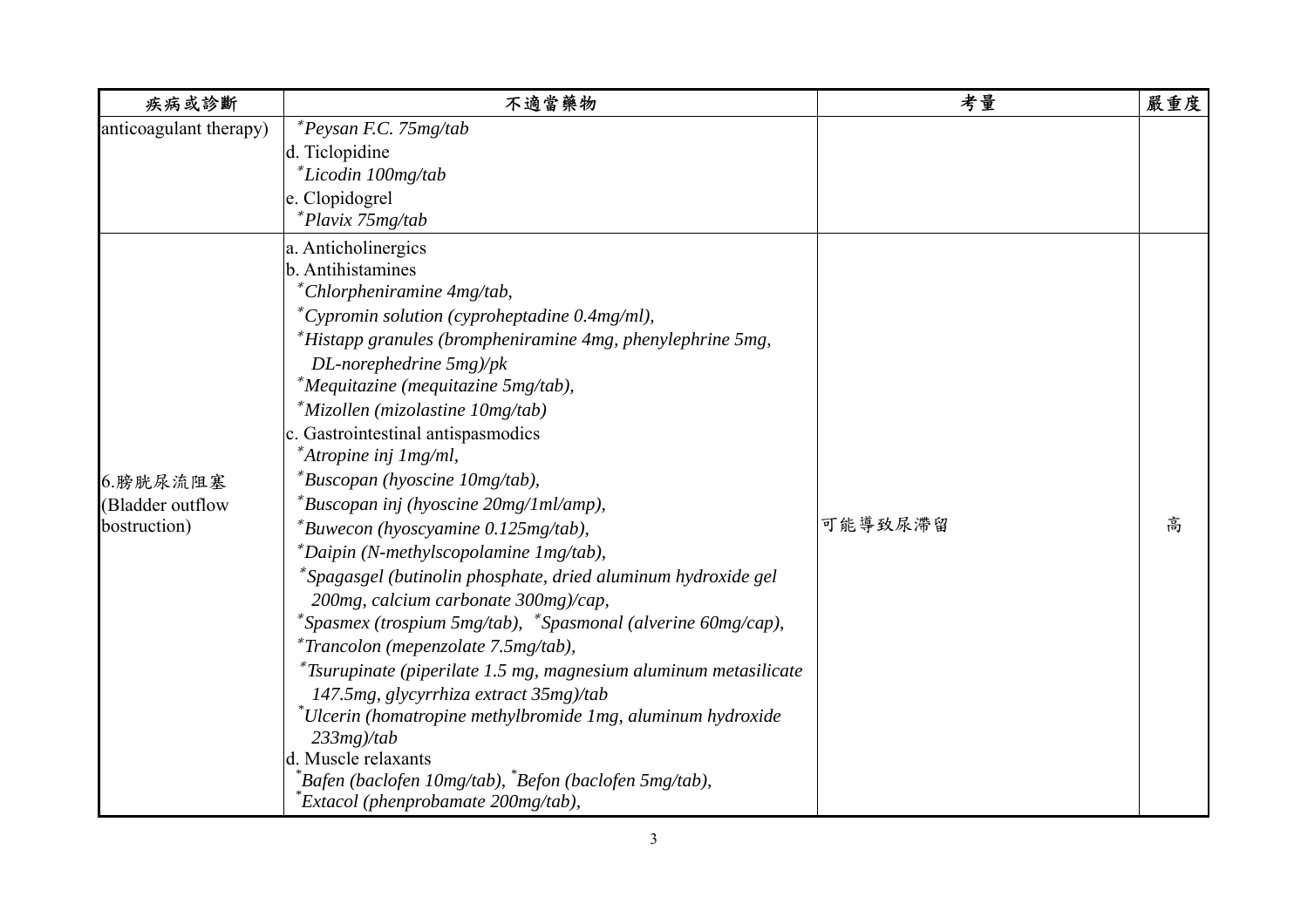| 疾病或診斷                                        | 不適當藥物                                                                                                                                                                                                                                                                                                                                                                                                                                                                                                                                                                                                                                                                                                                                                                                                                                                                                                                                                                                                                                                                                                                                                                                                                                                                                | 考量        | 嚴重度 |
|----------------------------------------------|--------------------------------------------------------------------------------------------------------------------------------------------------------------------------------------------------------------------------------------------------------------------------------------------------------------------------------------------------------------------------------------------------------------------------------------------------------------------------------------------------------------------------------------------------------------------------------------------------------------------------------------------------------------------------------------------------------------------------------------------------------------------------------------------------------------------------------------------------------------------------------------------------------------------------------------------------------------------------------------------------------------------------------------------------------------------------------------------------------------------------------------------------------------------------------------------------------------------------------------------------------------------------------------|-----------|-----|
| 6.膀胱尿流阻塞<br>(Bladder outflow<br>bostruction) | Mephenoxalone (mephenoxalone 200mg/tab),<br>*Musgud (cyclobenzaprine 10mg/tab),<br><i>Muscalm-S (tolperisone 50mg/tab),</i><br>*Musolin (aspirin 385mg, caffeine 30mg, orphenadrine 25mg)/tab,<br>$^*M$ ydocalm (tolperisone 150mg/tab)/tab,<br>*Relax (carisoprodol 175mg, acetaminophen 350mg)cap,<br>Solaxin (chlorzoxazone 200mg/tab),<br><sup>*</sup> Tengam (acetaminophen 250mg, caffine anhydrous 20mg,<br>chlorzoxazone 150mg, thiamine propyl disulfide 10mg)/cap<br>e. Oxybutynin<br>*Ditropan 5mg/tab<br>f. Flavoxate<br>*Genurin 200mg/tab<br>g. Antidepressants<br>Tricyclic antidepressants (TCAs)<br>$\delta$ Sinequan (doxepine 10mg/cap), $\delta$ Sinequan (doxepine 25mg/cap),<br><sup>*</sup> Tofranil (imipramine 25mg/tab)<br>Selective serotonin reuptake inhibitors (SSRIs)<br>$*$ Lexapro (escitalopram 10mg/tab), $*$ Lote (fluvoxamine 100mg/tab),<br>$*Luvox$ (fluvoxamine 50mg/tab), $*Prozac$ (fluoxetine 20mg/cap),<br>*Seroxat (paroxetine 20mg/tab)<br>Dopamine reuptake blocking<br>Wellbutrin SR (bupropion 150mg/tab)<br>Serotonin & norepinephrine reuptake inhibitor (SNRI)<br>*Efexor XR (Venlafaxine 75mg/cap),<br>$^*$ Cymbalta (Duloxetin 60mg/cap)<br>h. Decongestants<br>i. Tolterodine<br>*Detrusitol 2mg/tab, *Detrusitol S.R 4mg/tab |           |     |
| 7.尿失禁<br>(Stress incontinence)               | a. α-blockers<br>*Doxazon 2mg/tab, *Doxaben 2mg/tab, *Kinxaben 2mg/tab,                                                                                                                                                                                                                                                                                                                                                                                                                                                                                                                                                                                                                                                                                                                                                                                                                                                                                                                                                                                                                                                                                                                                                                                                              | 會惡化尿失禁的症狀 | 高   |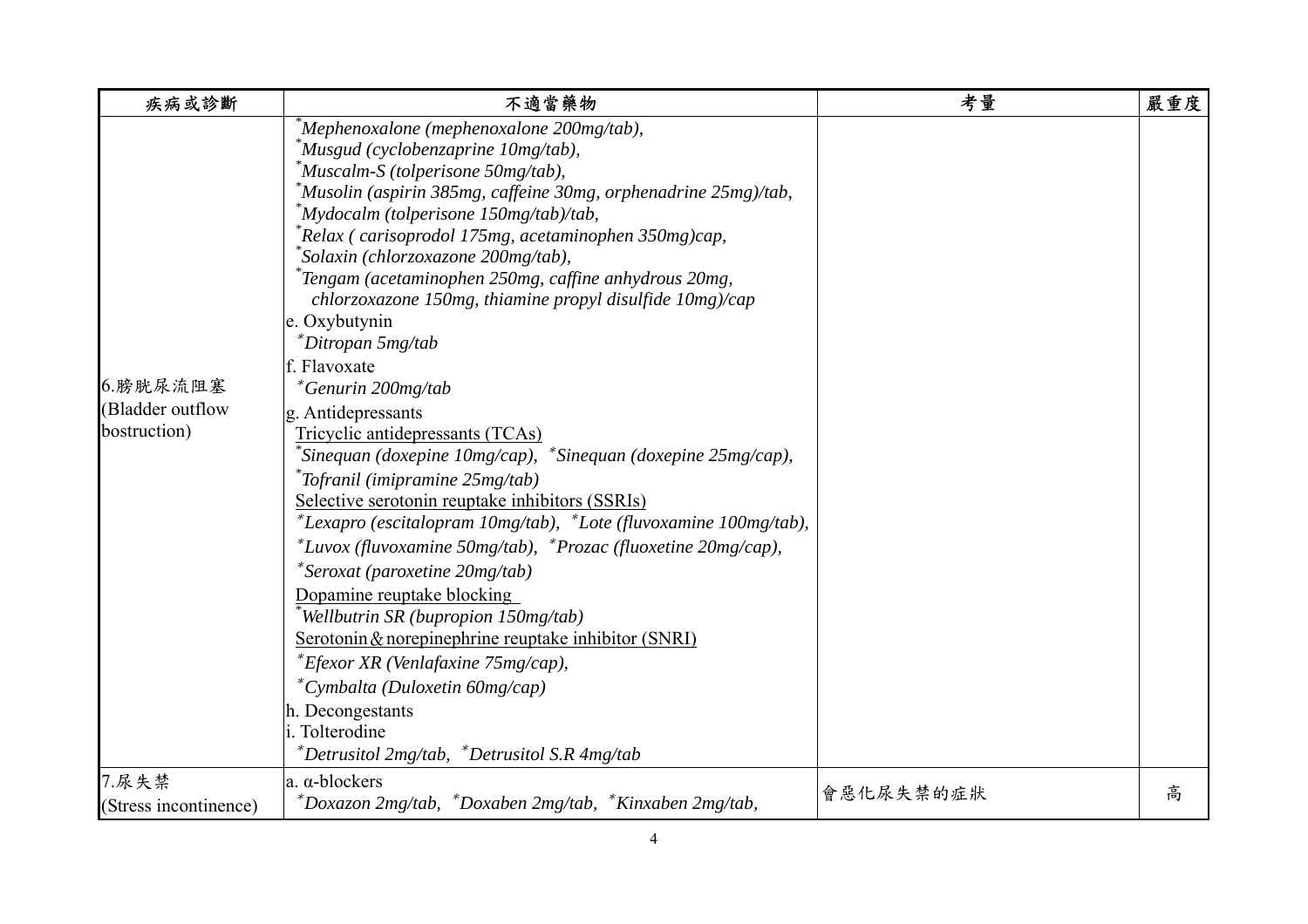| 疾病或診斷                                 | 不適當藥物                                                             | 考量                          | 嚴重度 |
|---------------------------------------|-------------------------------------------------------------------|-----------------------------|-----|
|                                       | *Doxaben XL 4mg/tab<br>b. Tricyclic antidepressants               |                             |     |
|                                       | c. Long-acting benzodiazepines                                    |                             |     |
|                                       | *Diazepam 2mg/tab, Dupin inj 10mg/2ml/amp                         |                             |     |
| 8.心律不整<br>(Arrhythmias)               | Tricyclic antidepressants                                         | 可能誘發心律不整作用                  | 高   |
|                                       | a. Decongestants<br>b. Theophylline                               |                             | 高   |
|                                       | *Thoin 125 mg/cap, *Xanthium 200mg/cap, *Xanthium 400mg/cap       |                             |     |
|                                       | c. Methylphenidate                                                |                             |     |
| 9. 失眠 (Insomnia)                      | *Ritalin 10mg/tab                                                 | 可能造成中樞神經興奮作用                |     |
|                                       | d. MAOIs                                                          |                             |     |
|                                       | Moclobemide<br>$Eutac$ 150mg/tab                                  |                             |     |
|                                       | e. Amphetamines                                                   |                             |     |
|                                       | a. Metoclopramide                                                 |                             |     |
|                                       | $*Primperan 5mg/tab$                                              | 可能造成抗多巴胺作用及抗膽鹼作用惡<br>化帕金森氏症 |     |
|                                       | b. Conventional antipsychotics                                    |                             |     |
|                                       | *Apo-Haloperidol (Haloperidol 2mg/tab),                           |                             | 高   |
|                                       | *Apo-Haloperidol (Haloperidol 5mg/tab),                           |                             |     |
| 10.帕金森氏症                              | *Etumine (Clothiapine 40mg/tab),                                  |                             |     |
| (Parkinson's Disease)                 | *Fluanxol (Flupenthixol 1mg/tab),                                 |                             |     |
|                                       | *Fluanxol (Flupenthixol 3mg/tab),                                 |                             |     |
|                                       | *Flurazin (Trifluoperazine 5mg),                                  |                             |     |
|                                       | *Splotin (Sulpiride 50mg/tab), Susine F.C. (Sulpiride 200mg/tab), |                             |     |
|                                       | *Winsumin (Chlorpromazine 50mg/tab)                               |                             |     |
|                                       | a. Barbiturates                                                   |                             |     |
| 11.認知受損(Cognitive b. Anticholinergics |                                                                   | CNS作用劑可能惡化認知功能的表現           | 高   |
| impairment)                           | c. Antispasmodics                                                 |                             |     |
|                                       | d. Muscle relaxants                                               |                             |     |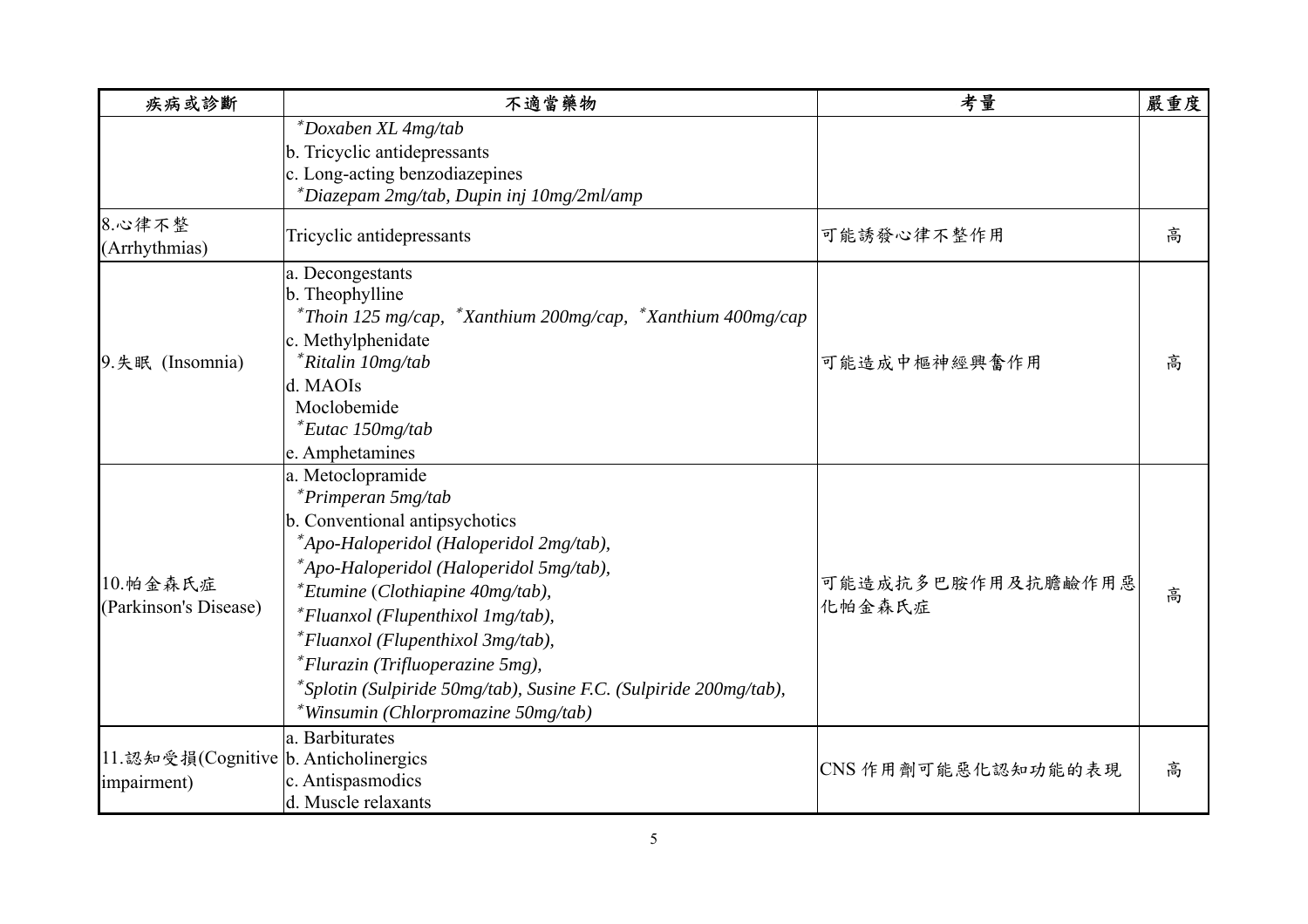| 疾病或診斷                                                  | 不適當藥物                                                                                                                                                                                                                                                                                                                 | 考量                            | 嚴重度 |
|--------------------------------------------------------|-----------------------------------------------------------------------------------------------------------------------------------------------------------------------------------------------------------------------------------------------------------------------------------------------------------------------|-------------------------------|-----|
|                                                        | e. CNS stimulants<br>Dextroampehtamine, methamphetamine, pemolin<br>Methylphenidate<br>*Retalin 10mg/tab<br>Floxetine<br>*Prozac 20mg/cap                                                                                                                                                                             |                               |     |
| 12. 憂鬱症<br>(Depression)                                | a. Long-term benzodiazepine<br>b. Sympatholytic agents<br>Methyldopa, reserpine, guanethidine                                                                                                                                                                                                                         | 可能導致或惡化憂鬱症                    | 高   |
| 13.厭食與營養失調<br>(Anorexia and<br>malnutrition)           | CNS stimulants                                                                                                                                                                                                                                                                                                        | 此些藥品降低食慾                      | 高   |
| 14.暈厥或跌倒<br>(Syncope or falls)                         | a. Short- to intermediate-acting benzodiazepines<br>*Anzepam (lorazepam 0.5mg/tab), *Alepam (oxazepam 15mg/tab),<br>*Alpraline (alprazolam 0.5mg/tab),<br><sup>*</sup> Xanax XR 1mg (alprazolam 1mg/tab),<br>Halcion (triazolam 0.25mg/tab),<br>*Dormicum (midazolam 5mg/ml, 3ml/amp)<br>b. Tricyclic antidepressants | 可能引起運動失調、精神運動功能障<br>礙,增加跌倒的危險 | 高   |
| 15. 抗利尿激素不當分<br>泌症候群/低血鈉症<br>(SIADH /<br>hyponatremia) | <b>SSRIs</b>                                                                                                                                                                                                                                                                                                          | 可能惡化或造成 SIADH                 | 低   |
| 17. 癲癇 (seizure<br>disorder)                           | Bupropion<br>*Wellbutrin SR 50mg/tab                                                                                                                                                                                                                                                                                  | 可能降低癲癇的閾值                     | 高   |
| 18. 肥胖 (Obesity)                                       | Olanzapine<br>*Zyprexa 5mg/tab                                                                                                                                                                                                                                                                                        | 可能增加食慾造成體重增加                  | 低   |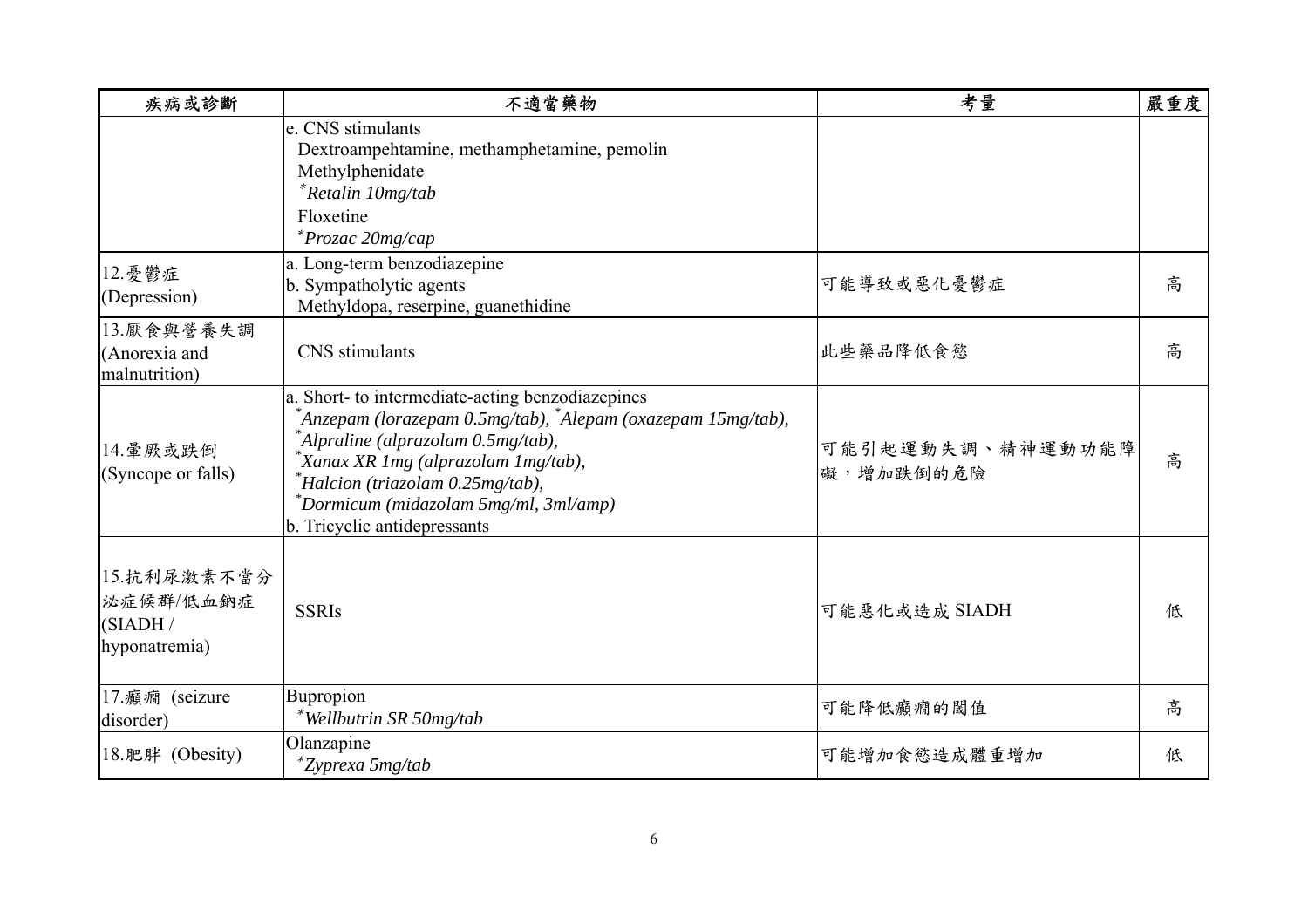| 疾病或診斷                              | 不適當藥物                                                                                                                                                                                                                                                                                                                                                                                                                                                                                                                    | 考量                        | 嚴重度 |
|------------------------------------|--------------------------------------------------------------------------------------------------------------------------------------------------------------------------------------------------------------------------------------------------------------------------------------------------------------------------------------------------------------------------------------------------------------------------------------------------------------------------------------------------------------------------|---------------------------|-----|
| 19.慢性阻塞性肺疾病<br>(COPD)              | a. Long-acting benzodiazepine<br>$\mathbf b$ . $\beta$ -blockers:<br>Propranolol<br>*Inderal 10mg/tab, *Cardolol 40mg/tab                                                                                                                                                                                                                                                                                                                                                                                                | 可能會增加中樞神經系統副作用,造成<br>呼吸抑制 | 高   |
| 20. 長期便秘 (Chronic<br>constipation) | a. Calcium channel blockers<br>Amlodipine<br>*Norvasc 5mg/tab<br>Diltiazem<br>*Cartil 30mg/tab, *Diltelan 90mg/cap, *Progor 180mg/cap<br>Felodipine<br>$*$ Plendil E.R. 5mg/tab, $*$ Felopine 5mg/tab, $*$ Phelop E.R. 10mg/tab<br>Lercanidipine<br>*Zanidip 10mg/tab<br>Nicardipine<br>*Perdipine 20mg/tab<br>Nifedipine<br>*Atanaal 5mg/cap, *Nifehexal 10mg/cap,<br>*Coracten Spansule 20mg/tab, *Adalat OROS 30mg/tab<br>Nisoldipin<br>$*$ Syscor F.C.5mg/tab<br>b. Anticholinergics<br>c. Tricyclic antidepressants | 可能使便秘惡化                   | 低   |

\*表示目前臺北市立聯合醫院使用中之藥品項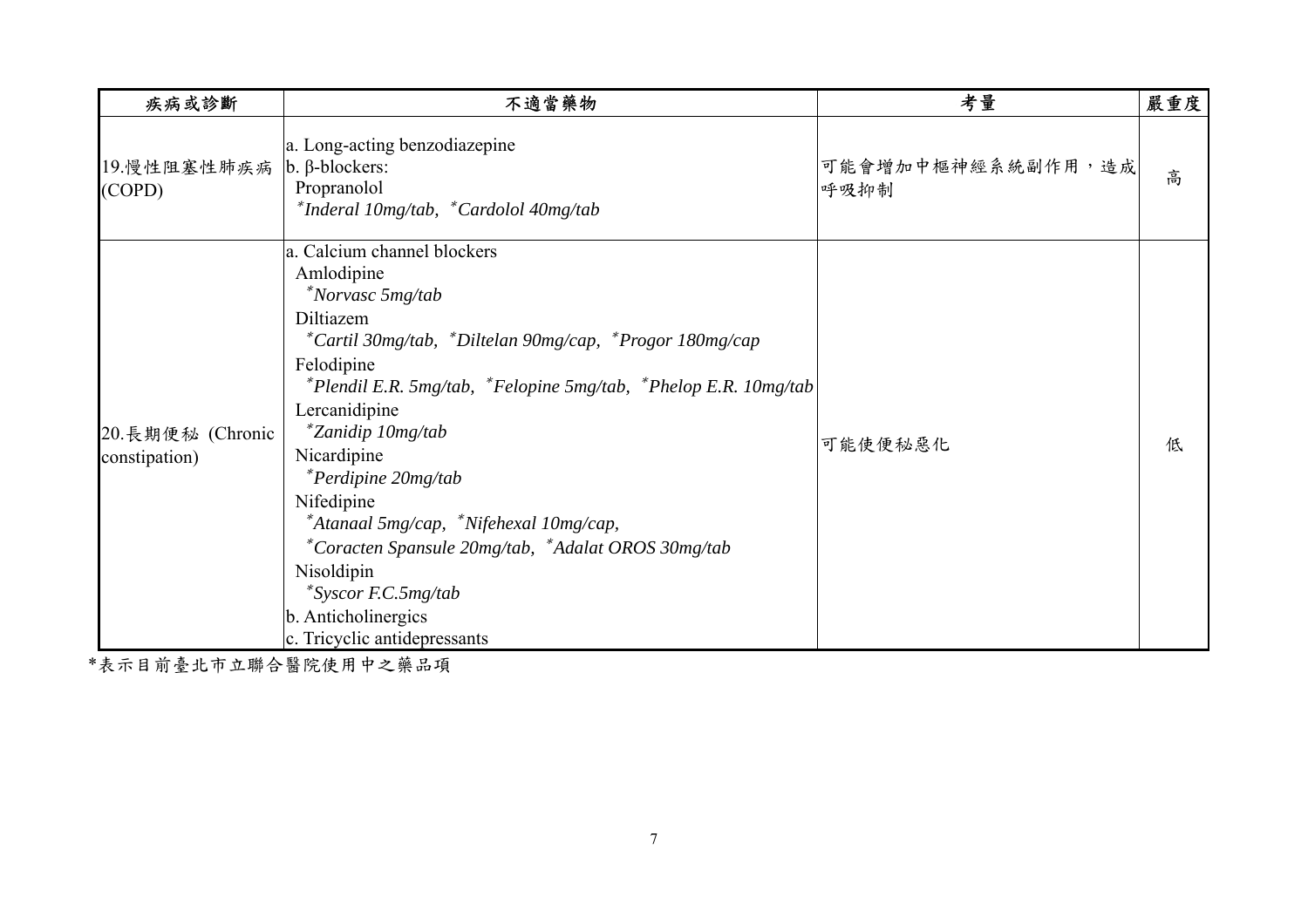#### 參、老年人用藥問題

一般而言,當藥物治療的風險超過醫療益處即定義為「不適當用藥」。老年人因老化及急 慢性疾病治療之故,導致重複就醫,服用多種具有潛在性不適當藥品,而產生藥物不良反應、 藥物與疾病(drug-disease Interactions)、藥物與藥物(drug-drug interactions)或藥物與食物 (drug-food interactions)間的交互作用。此外,老年人用藥的配合度(compliance /adherence) 會因視力、聽力減退、認知障礙、對疾病及藥物不完全了解或給藥頻率複雜,而發生服錯藥、 忘記服藥、自行調藥、停藥、併用多種處方及非處方藥、服用「存藥」或「贈藥」等問題, 不遵醫囑性的機率也隨之增加。而長期照護機構中的老年人用藥問題會因機構管理制度不夠 健全或人力的規劃不當,在用藥上會有不同程度的問題發生。常見的問題歸納為:(1)未給予 藥物;(2)醫囑記載錯誤;(3)醫囑停藥後,仍繼續給藥;(4)藥物調配錯誤,病患服用錯誤的劑 量;(5)藥物包裝及容器標示不明,導致給予錯誤的藥物;(6)醫囑未定期更新等問題。

#### 肆、藥師介入用藥評估

彙整相關文獻報告,藥師進行老人用藥評估時應注意的事項如下:(1)詳細評估老年人的 病史及用藥史,包括疾病診斷、目前用藥(含中藥和健康食品)、是否有藥物過敏史及藥物不 良反應及副作用等;(2)仔細評估是否有藥物與疾病、藥物與藥物(drug-drug interaction)或 藥物與食物間的交互作用;(3)熟悉藥物之藥理作用、副作用及禁忌;(4)建議醫師開立藥物種 類及數目,盡量簡單,使老年人容易遵循;(5)一種病只給一種藥及一天服藥一次(one disease, one drug and once a day)的原則;(6)自最低劑量用起,再慢慢的逐漸增加藥量(start low and go slow);(7)對於比較瘦小的老年人,應按照體重計算藥物的劑量;(8)經由腎臟清除的藥品, 依腎功能調整劑量;而經由肝臟清除的藥品,目前並無相關標準數據可供調整劑量;(9)切莫 使用一種藥物來治療前一藥物所產生的副作用,而因此引發惡性循環 (prescribing cascade); (10)指導病患及其照顧者藥物的正確使用方法,說明時應注意受指導者的智能、視力及聽覺 狀況,並且確認他們已了解所服用藥物之方法與需要性;(11)定期檢討老年病患的用藥情形, 協助整理所服用的藥物(包括成藥、保健食品);(12)秉持安全、有效、方便與便宜四大原則 來審視處方。

8